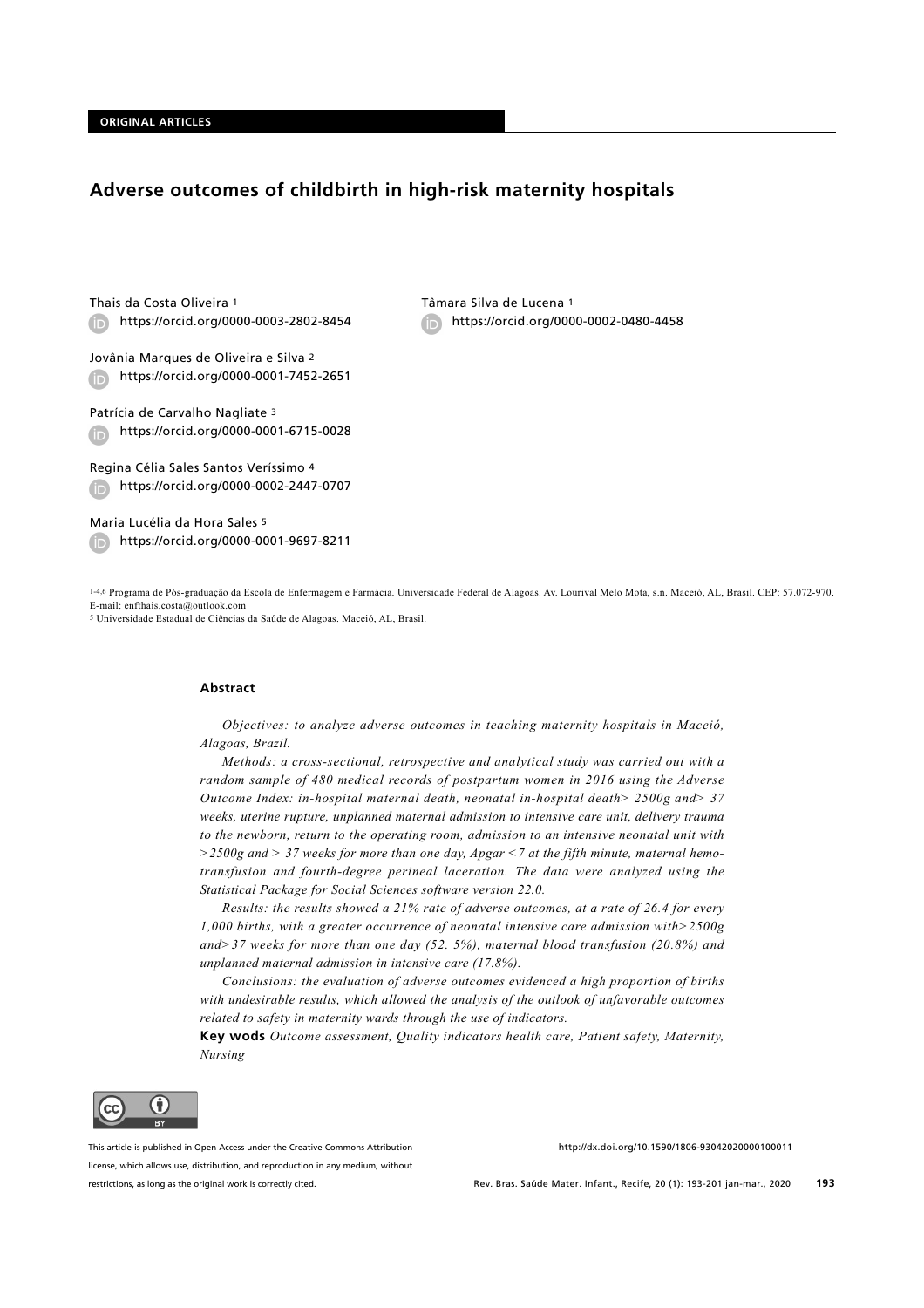### **Introduction**

Pregnancy and childbirth are physiological events that represent the third cause of hospitalization in Brazil, with varying degrees of complexity, from natural conditions, in the absence of complications, to the presence of pathologies and situations that require specialized demands from health services.<sup>1,2</sup> Health services in the obstetric area represent critical nodes for the quality of hospital service and patient safety.3 It is estimated that 29% of hospitalizations for childbirth present some type of complication,4,5 with the damage related to care (adverse events) corresponding to 5 to 26% of births.4,5

In addition to incidents common to all health services, such as falls, events related to drugs and blood components, there is a range of damage characteristic of perinatal care: maternal death, eclampsia, uterine rupture, perineal lacerations and vaginal fistulas, among others, which bring high social, economic, environmental impact, significant discomfort in the sexual and reproductive life of women.6-8 These incidents are related to direct damages from the assistance or omission of recommended behaviors during pregnancy and childbirth.8 Unfavorable outcomes or complications of childbirth can be used to assess the quality of care, through indicators of the damage profile, which provides the analysis of causes, risk factors and care results.9,10 The evaluation of results in health services is shown to be advantageous for associating outcome measures with patient safety assessment, 11 representing incidents and adverse situations that impact health systems.

The Adverse Outcome Index (AOI) of the National Perinatal Information Center (NPIC) reflects an overview of adverse outcomes in perinatal care. The AOI includes 10 indicators: maternal in-hospital death, neonatal in-hospital death >2500g and >37 weeks, uterine rupture, unplanned maternal admission to the intensive care unit, birth trauma in the newborn, return to the delivery / surgical room , admission to a neonatal intensive care unit >2500g and >37 weeks for more than one day, Apgar <7 in the fifth minute, maternal blood transfusion and 4th degree perineal laceration.3

The analysis of adverse results in teaching hospitals in Alagoas, Brazil represented results of care for the binomial, and incorporates significant assessment strategies in the prevention, risk reduction and damage resulting from care processes.2,11 The construction of management and evaluation based on care outcomes that represent risk situations should be encouraged in educational institutions as a tool for including the safety culture in the teachinglearning process in the health area.

Considering the great assistance demand involved in perinatal care, the scope of the undesirable results for this clientele and the association of these events with the biopsychosocial process that covers delivery and birth,3,12 the objective of this study was to analyze the index of adverse results in high-risk maternity hospitals in Maceió, Alagoas, Brazil.

### **Methods**

Cross-sectional, retrospective and analytical study, using secondary data from medical records performed in two teaching hospitals in Maceió, Alagoas, Brazil. The maternity hospitals are linked to two public universities in Alagoas, with several courses that use the maternity settings for supervised practices, internships, medical residency, nursing and multiprofessional programs, in addition to extension and research projects.

The high-risk clientele is diverse and includes maternal and neonatal conditions that require a specialized structure to resolve possible complications, in addition to rear beds for adult and neonatal intensive care, with specific equipment and physical resources. This public profile was chosen due to the close relationship with maternal and child morbidity and mortality.12

The sample consisted of 480 medical records and considered as a calculation reference the guidelines proposed by the instrument adapted from the Institute for Healthcare Improvement (IHI) for the assessment of adverse events in childbirth,13,14 evaluating the year 2016, with the analysis of 10 medical records referring to each fortnight of 2016. The sampling technique was simple random with the draw tool available at: http://www.randomizer.org/ form.htm, to provide an equal possibility of the medical records being included in the study.

The inclusion criteria were: women who have evolved to surgical delivery outcome, with gestational age above 20 weeks to the date of the last menstruation (LMP or early ultrasound) who remained at least 24 hours hospitalized in any sector of the maternity hospitals; and who were discharged from the service, regardless of the outcome, and their medical records were closed and forwarded to the Medical Archive Service. Patients who had deliveries at other services and who were later referred to the maternity hospitals of the study were excluded.

AOI indicators were related to admission vari-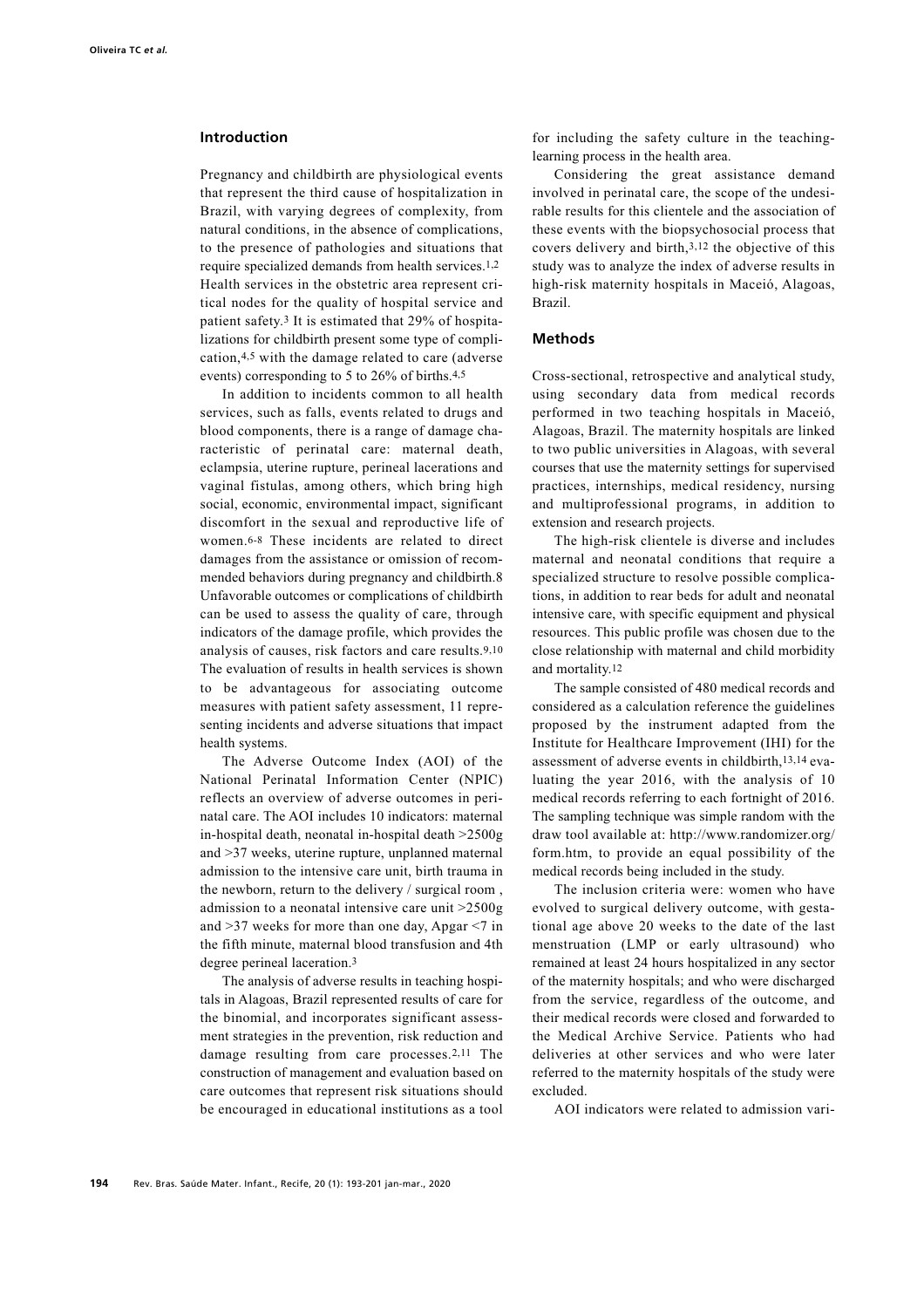ables (sociodemographic and hospitalization profile), delivery outcomes and characteristics of cesarean sections. Severity score indicators were obtained - weighted score of adverse results (severity score according to total deliveries) and severity index (severity score according to deliveries with adverse results).15

The data were stored in a Microsoft Office Excel 2013 spreadsheet and the IBM Statistical Package for the Social Sciences (SPSS) version 22.0 software was used for statistical analysis, both for Windows. Descriptive data were operationalized through tables, averages, frequencies, standard deviation, and inferential statistics with chi-square and Fisher's exact tests for qualitative variables. The level of statistical significance considered was *p*<0.05, with an established confidence interval of 95%.

The approval of the Ethics Committee was obtained under CAAE opinion 61093616.8. 0000.5013 and the consent of hospital managers was obtained. The study followed the rules of Resolution Nº 466 of 2012 from the National Health Council of Brazil.

### **Results**

In 2016 there were 1,958 cesarean sections in the hospitals analyzed. 480 (24.5% of all cesarean sections) medical records of women undergoing surgical delivery were reviewed, which represented 3,812 delivery days (total days of hospitalization for delivery). The age ranged from 13 to 46 years, with an average of 25 years  $(\pm 7.3)$ , with 16.2% under 18 years old; 58.6% of women had less than nine years of schooling, 56.3% had some paid activity, 97.3% were of mixed ethnicity, 52.4% had a partner and 52.3% came from other municipalities in the interior of State.

On admission, 73.5% had a companion, 37.3% were primiparous, 33.3% had previous cesarean sections and 26.6% had abortions. Gestational age at admission was of 20 to 42 weeks, with an average of 36 weeks and five days  $(\pm 3.2)$ , with 51.8% admitted before 37 weeks. The average length of stay was eight days  $(\pm 7.6)$ . Upon admission, only 10.4% were in labor, and headache was reported in 36.3% of admissions, despite the fact that information was absent in 60% of records. The report of liquid loss and rupture of membranes was present in 24.9% of the medical records. Blood pressure at admission was high, with systolic averages 137 mmHg  $(\pm 23)$ mmHg) and diastolic 87 mmHg  $(\pm 17 \text{ mmHg})$ .

The causes of hospitalization were similar to the profile of cesarean section indications, with 38.1%

related to hypertensive disorders, 18.3% to complications in childbirth and 15.2% to acute fetal distress. C-sections occurred when women were in labor in 13.8% of cases. A quarter of the procedures were urgent and the type of anesthesia in 96.5% was neuraxial block. After delivery, 4.2% of the mothers were referred to the ICU and 36.9% of the newborns needed specific neonatal care, with an average birth weight of 2,984g  $(\pm 869 \text{ g})$ . There were 12 fetal deaths in the surveyed sample.

The frequency of adverse results was 21%, with 26.4 / 1000 deliveries-day and the weighted score of adverse results was 8.11 and the severity index was 38.56. Table 1 describes the frequency of adverse outcomes and the severity index.

The most frequent indicators were neonatal admission to the ICU in 11%, maternal blood transfusion in 4.3% and unplanned maternal admission to the ICU in 3.7%. Indicators of maternal death, neonatal in-hospital death of NBs>  $2500g$  /> 37 weeks and fourth degree perineal laceration were not found.

The service profile was characteristic of highrisk services. Women admitted with a history of previous pregnancies (multi-gestation), referred via bed regulation from another institution, admitted before 37 weeks and who had a companion at the time of admission evolved more frequently to adverse results.

Blood pressure values <120/80 mmHg were associated with a higher occurrence of the outcome, although the increase motivates a high share of hospitalization in more complex services, and was responsible for 53.5% of the hospitalization causes related to the occurrence of adverse results.

Women aged between 19 and 34 years, who exercised paid activity, hospitalized for hypertensive causes and whose NB had low birth weight had a higher incidence of admission to neonatal ICU. Brown women presented more returns to the operating room and those referred to the infirmary after delivery needed blood transfusion more frequently. The factors that influenced unplanned maternal admission to the ICU were admission and delivery before 37 weeks, presence of a companion, high blood pressure at admission, urgent / emergency delivery and newborn weight. Tables 2 and 3 detail the relationship between the most frequent indicators and the sociodemographic variables, access to the service and delivery outcomes.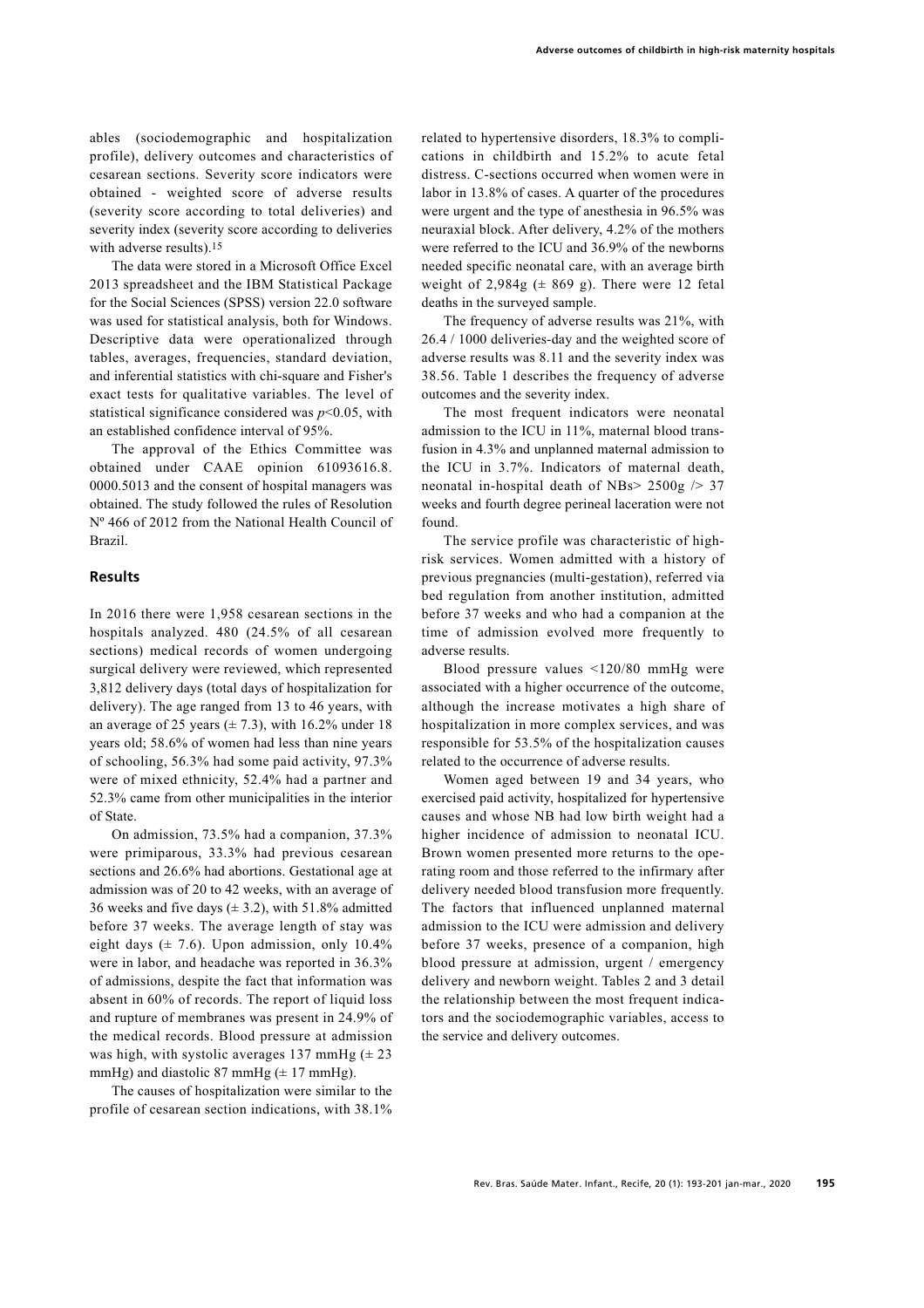| Table 1                                                                                             |   | $\%$<br>N<br>0 |  |  |  |  |  |  |  |  |
|-----------------------------------------------------------------------------------------------------|---|----------------|--|--|--|--|--|--|--|--|
| Adverse outcome indicators and severity scores* in maternity hospitals in Maceió, AL, Brazil, 2016. |   |                |  |  |  |  |  |  |  |  |
| Indicator                                                                                           |   |                |  |  |  |  |  |  |  |  |
|                                                                                                     |   |                |  |  |  |  |  |  |  |  |
| In-hospital maternal death                                                                          |   |                |  |  |  |  |  |  |  |  |
| In-hospital neonatal death of >2500 grams or >37 weeks                                              | 0 | ٠              |  |  |  |  |  |  |  |  |

| In-hospital maternal death                                              | 0   |       | 750 | 0    |
|-------------------------------------------------------------------------|-----|-------|-----|------|
| In-hospital neonatal death of >2500 grams or >37 weeks                  | 0   |       | 400 | 0    |
| Uterine rupture in labor                                                |     | 2.0   | 100 | 200  |
| Unplanned maternal admission to the ICU <sup>+</sup>                    | 18  | 17.8  | 65  | 1170 |
| Birth trauma                                                            | 0   |       | 60  | 0    |
| Early return to the operating room                                      | 5   | 4.9   | 40  | 200  |
| Admission to the ICU† neonate >2500 grams or >37 weeks more than >1 day | 53  | 52.5  | 35  | 1855 |
| Apgar <7 in the 5th minute                                              |     | 2.0   | 25  | 50   |
| Maternal blood transfusion                                              | 21  | 20.8  | 20  | 420  |
| 4th degree perineal laceration                                          | 0   |       | 5   | 0    |
| Total                                                                   | 101 | 100.0 |     | 3895 |

\*Mann *et al*.15; †ICU = Intensive Care Unit.

### **Discussion**

The frequency of AOI in this study (21%) was high when compared to other authors.<sup>11,15</sup> This index was more frequent among brown women, from the countryside, from the adult-young age group (19-34 years old), with less education (less than nine years of study), without a partner and who exercise paid activity.

Such associations between unfavorable outcomes and sociodemographic profile are the result of direct influence on access to health services and income issues, which is reflected in the profile of maternal and child morbidity and mortality in general. In another study, non-white pregnant women, married, with incomplete high school education, coming from the countryside and with family income of up to one minimum wage were subject to a higher risk of potentially lethal complications.16

The contemporary obstetric model, especially in Brazil, exposes women and newborns to high rates of interventions with great potential to cause harm. Such interventions, such as episiotomy, the use of oxytocin and surgery are routine and affect almost all women in maternity hospitals. Even in situations where complications already exist, inadequate care is not able to reduce the resulting injuries, in addition to potentiating them, often resulting in the avoidable death of women and children or permanent injuries and sequelae.17

Adverse results may reflect the occurrence of AE when analyzed from the point of view of care results and unintentional damage resulting from problems related to the care and clinical follow-up of pregnancy and childbirth. The assessment of AEs from the global point of view through the tracking of indicators in medical records can signal complications or damage that are mostly preventable in childbirth care, but represent great repercussions on the health of women and the newborn.18-21

**Indicator N % Severity index**

Points Total

Maternal and neonatal mortality are considered sentinel events and indirect indicators of living conditions and health in a country.22 As indicators of final outcome, there is a tendency of decreasing growth, but, despite being infrequent, maternal death presents with a high predictive value for the occurrence of damage during care.20 There were no reports of maternal or neonatal death in the hospital  $(\geq)37$  weeks and  $\geq$ 2500g) in the analyzed sample, a fact possibly associated with the high complexity profile of the services analyzed, access to technologies and resources for solving potentially fatal situations.

Unplanned events during hospitalization for childbirth can also be related to adverse outcomes. In this study, unplanned maternal admission to the ICU, maternal blood transfusion and return to the operating room represented 43% of adverse results, and may represent an attempt to correct an incident during care for women. These clinical outcomes of women, as well as newborns, are related to the level and complexity of care involved, as well as to operational and assistance difficulties in the management of childbirth and birth.

In Belgian hospitals, it was estimated that a quarter of admissions to more complex services are due to damages resulting from care.23 The return to the operating room or delivery room represented low specificity, due to the relationship with the reason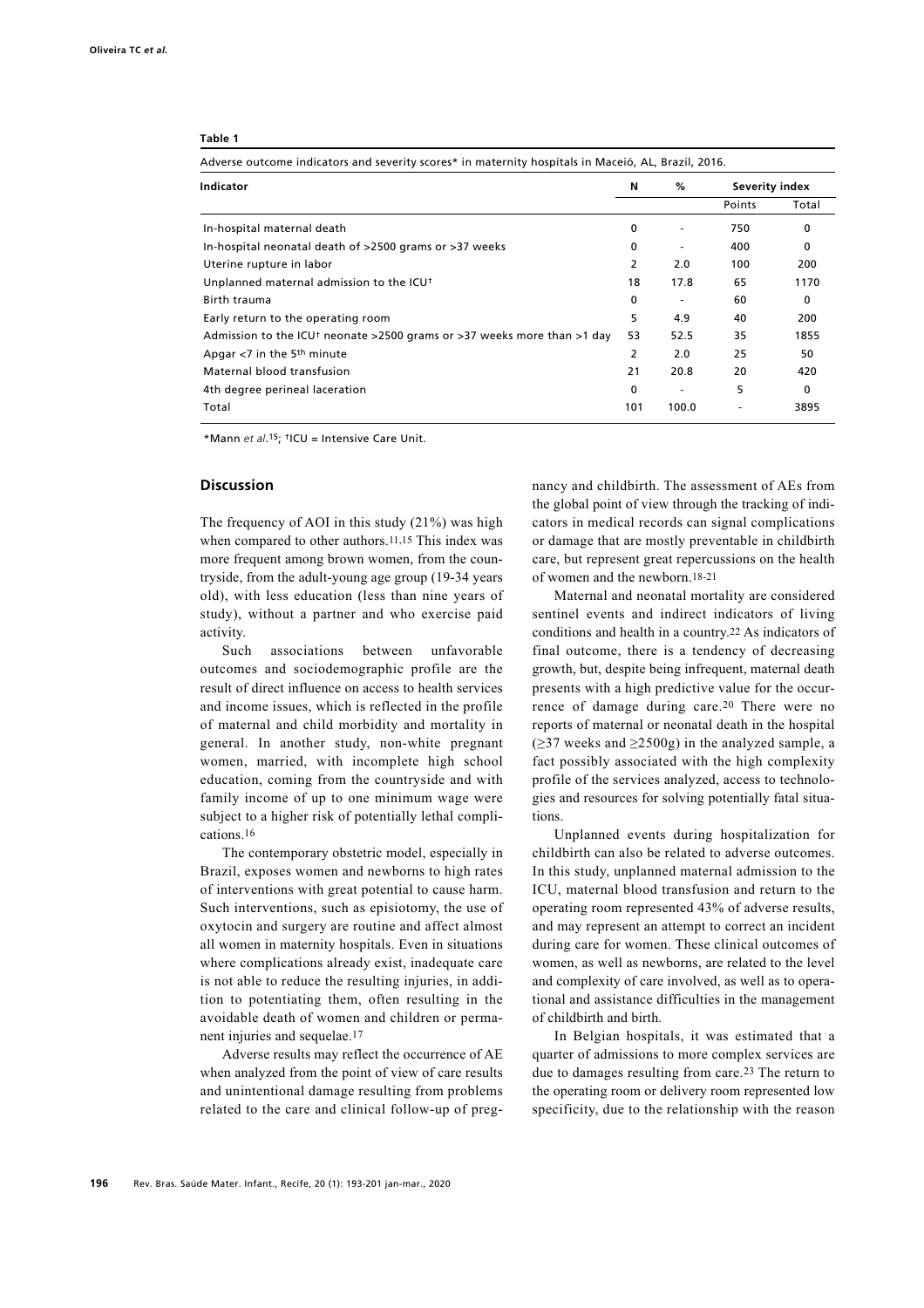### **Table 2**

Distribution of adverse results according to the sample profile in maternity hospitals, Maceió, AL, Brazil, 2016.

| <b>Variables</b>     | <b>Maternal blood</b> |                |                    | <b>Maternal admission</b> |                          |                | Return to the  |                             |                | <b>Neonatal admission</b><br>to the ICU* |                          |                |
|----------------------|-----------------------|----------------|--------------------|---------------------------|--------------------------|----------------|----------------|-----------------------------|----------------|------------------------------------------|--------------------------|----------------|
|                      | transfusion           |                |                    | to the ICU*               |                          |                | operating room |                             |                |                                          |                          |                |
|                      | n.                    | $\%$           | $p^*$              | n.                        | $\%$                     | $p^*$          | n              | $\%$                        | $p^*$          | n                                        | $\frac{0}{0}$            | $p^*$          |
| Age range (years)    |                       |                | 0.298              |                           |                          | 0.404          |                |                             | 0.609          |                                          |                          | < 0.001        |
| < 18                 | 5                     | 23.8           |                    | $\mathbf{1}$              | 5.5                      |                | $\mathbf 0$    | $\mathcal{L}_{\mathcal{A}}$ |                | 3                                        | 5.7                      |                |
| $19 - 34$            | 15                    | 71.4           |                    | 12                        | 66.7                     |                | 4              | 80.0                        |                | 32                                       | 60.3                     |                |
| $>35$                | $\mathbf{1}$          | 4.7            |                    | 5                         | 27.8                     |                | $\mathbf{1}$   | 20.0                        |                | 18                                       | 34.0                     |                |
| Years of study       |                       |                | 0.676              |                           |                          | $0.373*$       |                |                             | $0.79*$        |                                          |                          | 0.794          |
| Until nine           | 8                     | 53.3           |                    | 9                         | 75.0                     |                | 5              | 100.0                       |                | 23                                       | 60.5                     |                |
| >9                   | $\overline{7}$        | 46.7           |                    | 3                         | 25.0                     |                | $\mathbf 0$    | $\Box$                      |                | 15                                       | 39.5                     |                |
| Job                  |                       |                | 0.329              |                           |                          | 0.677          |                |                             | 1 <sup>‡</sup> |                                          |                          | 0.01           |
| Yes                  | 14                    | 66.7           |                    | 11                        | 61.1                     |                | $\overline{2}$ | 50.0                        |                | 38                                       | 73.0                     |                |
| No                   | $\overline{7}$        | 33.3           |                    | $\overline{7}$            | 38.9                     |                | $\overline{2}$ | 50.0                        |                | 14                                       | 27.0                     |                |
| Ethnicity            |                       |                | 0.087              |                           |                          | 0.807          |                |                             | < 0.001        |                                          |                          | 0.777          |
| White                | $\mathbf{1}$          | 5.5            |                    | $\mathbf 0$               | $\sim$                   |                | $\mathbf{1}$   | 20.0                        |                | $\mathbf 0$                              | $\overline{\phantom{a}}$ |                |
| Brown                | 17                    | 94.4           |                    | 15                        | 100.0                    |                | 4              | 80.0                        |                | 46                                       | 97.9                     |                |
| <b>Black</b>         | 0                     | $\blacksquare$ |                    | 0                         | $\overline{\phantom{a}}$ |                | $\mathbf 0$    | $\overline{\phantom{a}}$    |                | $\mathbf{1}$                             | 2.1                      |                |
| Public place         | 2                     |                | 0.649              |                           |                          | 0.213          |                |                             | 1 <sup>‡</sup> |                                          |                          | 0.934          |
| Maceió               | 9                     | 42.9           |                    | 6                         | 33.3                     |                | $\overline{2}$ | 40.0                        |                | 25                                       | 47.1                     |                |
| Other                | 12                    | 57.1           |                    | 12                        | 66.7                     |                | 3              | 60.0                        |                | 28                                       | 52.8                     |                |
| Marital status       |                       |                | 0.063              |                           |                          | $0.211*$       |                |                             | 1 <sup>‡</sup> |                                          |                          | 0.412          |
| With companion       | 6                     | 31.6           |                    | 11                        | 68.7                     |                | 3              | 60.0                        |                | 24                                       | 47.0                     |                |
| No companion         | 13                    | 68.4           |                    | 5                         | 31.3                     |                | $\overline{2}$ | 40.0                        |                | 27                                       | 53.0                     |                |
| Prenatal             |                       |                | $\mathbf{1}$       |                           |                          | $1^{\ddagger}$ |                |                             | 1 <sup>‡</sup> |                                          |                          | 1 <sup>‡</sup> |
| Yes                  | 8                     | 100.0          |                    | 8                         | 100.0                    |                | 3              | 100.0                       |                | 23                                       | 100.0                    |                |
| No                   | $\mathbf 0$           | $\omega$       |                    | $\mathbf 0$               | $\overline{\phantom{a}}$ |                | $\mathbf 0$    | $\mathbb{Z}$                |                | $\mathbf 0$                              | $\overline{\phantom{a}}$ |                |
| Obstetric history    |                       |                | 0.611              |                           |                          | $0.463*$       |                |                             | $0.369*$       |                                          |                          | 0.378          |
| Primigest            | 9                     | 42.9           |                    | 5                         | 27.2                     |                | 3              | 60.0                        |                | 17                                       | 31.0                     |                |
| Multigest            | 12                    | 57.1           |                    | 13                        | 72.2                     |                | $\overline{2}$ | 40.0                        |                | 36                                       | 69.0                     |                |
| Gestational age      |                       |                |                    |                           |                          |                |                |                             |                |                                          |                          |                |
| in admission (weeks) |                       |                | 0.065              |                           |                          | $0.002*$       |                |                             | 1 <sup>‡</sup> |                                          |                          | $\mathbf{1}$   |
| $37$                 | 15                    | 71.4           |                    | 15                        | 88.2                     |                | 3              | 60.0                        |                | 27                                       | 51.0                     |                |
| $>37$                | 6                     | 28.6           |                    | $\overline{2}$            | 11.8                     |                | $\overline{2}$ | 40.0                        |                | 26                                       | 49.0                     |                |
| Escort               |                       |                | 0.160 <sup>†</sup> |                           |                          | $0.03*$        |                |                             | 1 <sup>‡</sup> |                                          |                          | $0.161*$       |
| Yes                  | 9                     | 81.9           |                    | 8                         | 72.7                     |                | 4              | 100.0                       |                | 34                                       | 87.1                     |                |
| No                   | $\overline{2}$        | 18.1           |                    | 3                         | 27.3                     |                | $\mathbf 0$    | $\overline{\phantom{a}}$    |                | 5                                        | 12.9                     |                |
|                      |                       |                |                    |                           |                          |                |                |                             |                |                                          |                          |                |

\*Chi-square test; ‡ Fisher's test.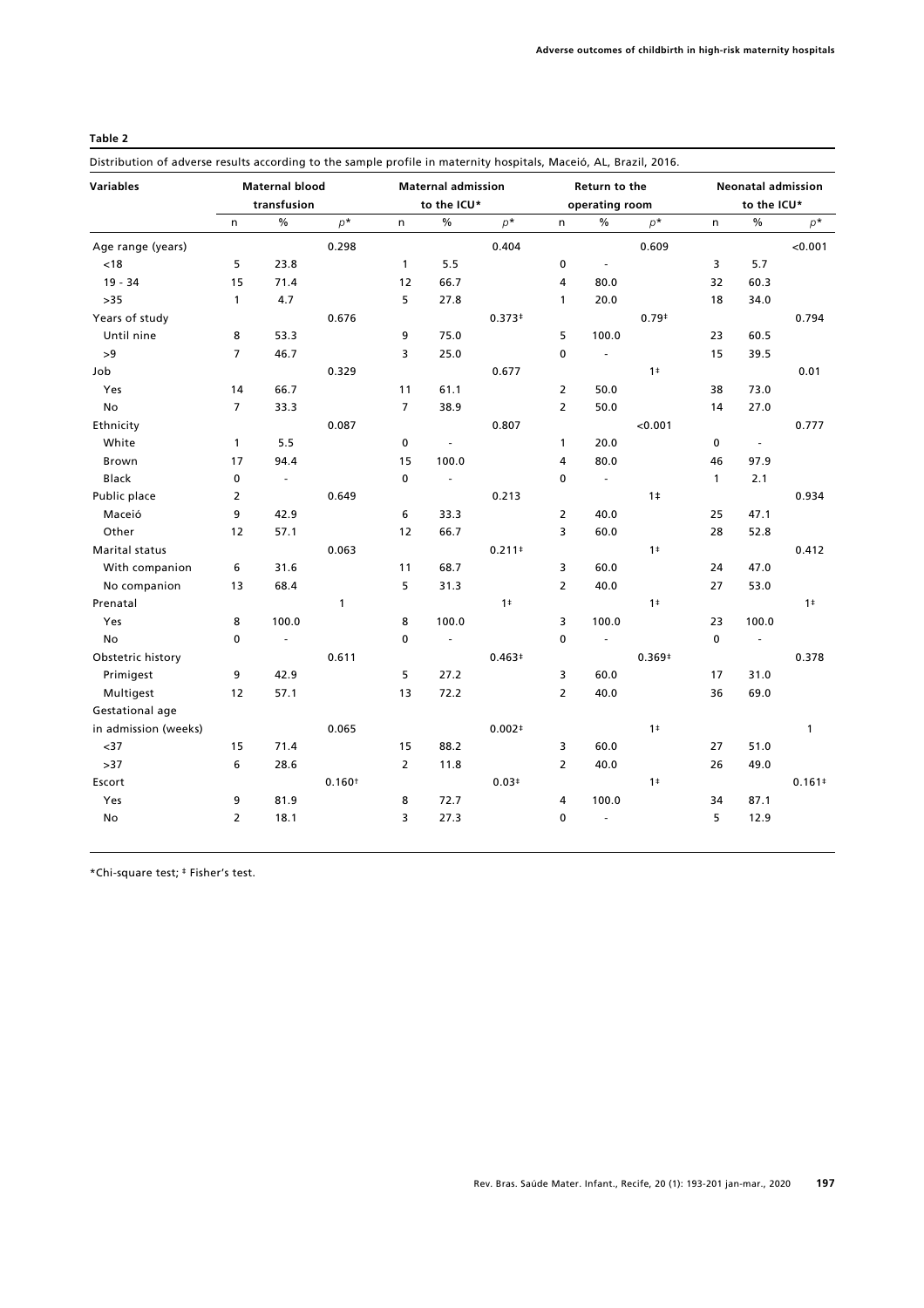### **Table 3**

Distribution of adverse results according to the characteristics of care and cesarean sections in maternity hospitals, Maceió, AL, Brazil, 2016.

| <b>Variables</b>              | <b>Maternal blood</b><br>transfusion |                          | <b>Unplanned maternal</b><br>admission to the ICU* |                |                             | Return to the<br>operating room |                |                             | <b>Neonatal admission</b><br>to the ICU* |                |               |                        |
|-------------------------------|--------------------------------------|--------------------------|----------------------------------------------------|----------------|-----------------------------|---------------------------------|----------------|-----------------------------|------------------------------------------|----------------|---------------|------------------------|
|                               | n                                    | $\frac{0}{0}$            | $\overline{p}$                                     | $\mathsf{n}$   | $\frac{0}{0}$               | p <sup>†</sup>                  | n              | $\%$                        | $p^+$                                    | n              | $\%$          | рt                     |
| Referral from another service |                                      |                          | 0.580 <sup>†</sup>                                 |                |                             | 1 <sup>‡</sup>                  |                |                             | $0.576+$                                 |                |               | 0.654                  |
| Yes                           | 14                                   | 82.3                     |                                                    | 12             | 80.0                        |                                 | 4              | 100.0                       |                                          | 32             | 78.0          |                        |
| No                            | 3                                    | 17.7                     |                                                    | 3              | 20.0                        |                                 | 0              | $\sim$                      |                                          | 9              | 22.0          |                        |
| Systolic blood pressures      |                                      |                          | 0.264                                              |                |                             | 0.001                           |                |                             | 0.416                                    |                |               | 0.784                  |
| 120                           | $\overline{7}$                       | 38.9                     |                                                    | 4              | 23.5                        |                                 | $\overline{2}$ | 40.0                        |                                          | 10             | 24.4          |                        |
| 121-139                       | 3                                    | 16.7                     |                                                    | 3              | 16.7                        |                                 | 0              | $\mathbf{r}$                |                                          | $\overline{7}$ | 17.0          |                        |
| 140-159                       | 3                                    | 16.7                     |                                                    | $\overline{2}$ | 11.8                        |                                 | 3              | 60.0                        |                                          | 12             | 29.3          |                        |
| 160-179                       | $\overline{2}$                       | 11.1                     |                                                    | $\overline{2}$ | 11.8                        |                                 | 0              | $\overline{\phantom{a}}$    |                                          | 9              | 22.0          |                        |
| >180                          | 3                                    | 16.7                     |                                                    | 6              | 35.3                        |                                 | 0              | ÷.                          |                                          | 3              | 7.3           |                        |
| Diastolic blood pressures     |                                      |                          | 0.749                                              |                |                             | 0.342                           |                |                             | 0.789                                    |                |               | 0.765                  |
| <80                           | 8                                    | 44.4                     |                                                    | 6              | 35.3                        |                                 | $\overline{2}$ | 40.0                        |                                          | 16             | 39.0          |                        |
| 81-89                         | 0                                    | $\omega$                 |                                                    | 0              | $\mathcal{L}_{\mathcal{A}}$ |                                 | 0              | $\mathcal{L}_{\mathcal{A}}$ |                                          | $\mathbf 0$    | $\omega$      |                        |
| 90-99                         | 4                                    | 22.2                     |                                                    | 4              | 23.5                        |                                 | $\mathbf{1}$   | 20.0                        |                                          | 9              | 21.9          |                        |
| 100-109                       | 2                                    | 11.1                     |                                                    | $\overline{2}$ | 11.8                        |                                 | $\overline{2}$ | 40.0                        |                                          | 11             | 26.8          |                        |
| >110                          | 4                                    | 22.2                     |                                                    | 5              | 29.4                        |                                 | 0              | $\sim$                      |                                          | 5              | 12.2          |                        |
| Birth-related causes of       |                                      |                          |                                                    |                |                             |                                 |                |                             |                                          |                |               |                        |
| hospitalization               | $\overline{2}$                       | 9.5                      | 0.175                                              | 0              | ÷,                          | 0.294                           | 1              | 20.0                        | 0.972                                    | 3              | 7.3           | 0.002                  |
| Hypertensive problems         | 10                                   | 47.6                     |                                                    | 11             | 61.1                        |                                 | 4              | 80.0                        |                                          | 26             | 63.4          |                        |
| Diabetes mellitus             | 0                                    | ÷,                       |                                                    | 0              | $\overline{\phantom{a}}$    |                                 | 0              | L.                          |                                          | 6              | 14.6          |                        |
| Hemorrhage                    | 3                                    | 14.3                     |                                                    | $\overline{2}$ | 11.1                        |                                 | 0              | $\overline{\phantom{a}}$    |                                          | 1              | 2.4           |                        |
| Other maternal conditions     | 3                                    | 14.3                     |                                                    | 3              | 16.7                        |                                 | 0              | L.                          |                                          | 5              | 12.2          |                        |
| Fetal suffering               | 1                                    | 4.8                      |                                                    | $\mathbf 0$    | L,                          |                                 | 0              | L,                          |                                          | 3              | 7.3           |                        |
| <b>Fetal malformations</b>    | 0                                    | $\overline{\phantom{a}}$ |                                                    | 0              | ä,                          |                                 | 0              |                             |                                          | 3              | 7.3           |                        |
| Other fetal                   | 0                                    | ÷.                       |                                                    | 0              | ÷.                          |                                 | 0              | ä,                          |                                          | $\mathbf 0$    | $\mathcal{L}$ |                        |
| Hypertension and diabetes 2   |                                      | 9.5                      |                                                    | $\overline{2}$ | 11.1                        |                                 | $\mathbf 0$    | ÷,                          |                                          | 6              | 14.6          |                        |
| Character of the procedure    |                                      |                          | 0.156                                              |                |                             | 0.002                           |                |                             | 1 <sup>‡</sup>                           |                |               | 0.355                  |
| Urgency and emergency         | 8                                    | 38.0                     |                                                    | 10             | 55.6                        |                                 | 1              | 20.0                        |                                          | 16             | 30.2          |                        |
| Elective                      | 13                                   | 62.0                     |                                                    | 8              | 44.4                        |                                 | 4              | 80.0                        |                                          | 37             | 69.8          |                        |
| Gestational age at            |                                      |                          |                                                    |                |                             |                                 |                |                             |                                          |                |               |                        |
| delivery (weeks)              |                                      |                          | 0.073                                              |                |                             | $0.005*$                        |                |                             | 1 <sup>‡</sup>                           |                |               | 0.896                  |
| $37$                          | 14                                   | 66.7                     |                                                    | 14             | 82.3                        |                                 | 3              | 60.0                        |                                          | 27             | 51.0          |                        |
| >37                           | $\overline{7}$                       | 33.3                     |                                                    | 3              | 17.6                        |                                 | $\overline{2}$ | 40.0                        |                                          | 26             | 49.0          |                        |
| Woman's destination           |                                      |                          | 0.001 <sup>†</sup>                                 |                |                             | < 0.001                         |                |                             | 1 <sup>‡</sup>                           |                |               | $0.713*$               |
| Nursery                       | 16                                   | 76.2                     |                                                    | $\overline{7}$ | 38.9                        |                                 | 5              | 100.0                       |                                          | 52             | 98.1          |                        |
| Intensive care unit           | 5                                    | 23.8                     |                                                    | 11             | 61.1                        |                                 | 0              | $\sim$                      |                                          | $\mathbf{1}$   | 1.9           |                        |
| Newborn's destination         |                                      |                          | 0.577                                              |                |                             | 0.187                           |                |                             | 1 <sup>‡</sup>                           |                |               | $0.001$ <sup>+</sup>   |
| Nursery                       | 13                                   | 68.4                     |                                                    | $\overline{7}$ | 43.7                        |                                 | 3              | 60.0                        |                                          | $\mathbf{1}$   | 1,9           |                        |
| Neonatal unit                 | 6                                    | 31.6                     |                                                    | 9              | 56.3                        |                                 | $\overline{2}$ | 40.0                        |                                          | 52.0           | 98.1          |                        |
| Newborn weight (grams)        |                                      |                          | 1 <sup>†</sup>                                     |                |                             | 0.020                           |                |                             | $0.611*$                                 |                |               | $< 0.001$ <sup>+</sup> |
| $<$ 2500                      | 5                                    | 23.8                     |                                                    | 9              | 50.0                        |                                 | $\overline{2}$ | 40.0                        |                                          | 4              | 7.5           |                        |
| >2500                         | $16$                                 | 76.2                     |                                                    | 9              | 50.0                        |                                 | 3              | 60.0                        |                                          | 49             | 92.5          |                        |

\*ICU = intensive care unit; †Chi-square test; ‡ Fisher's test; § In millimeters of mercury.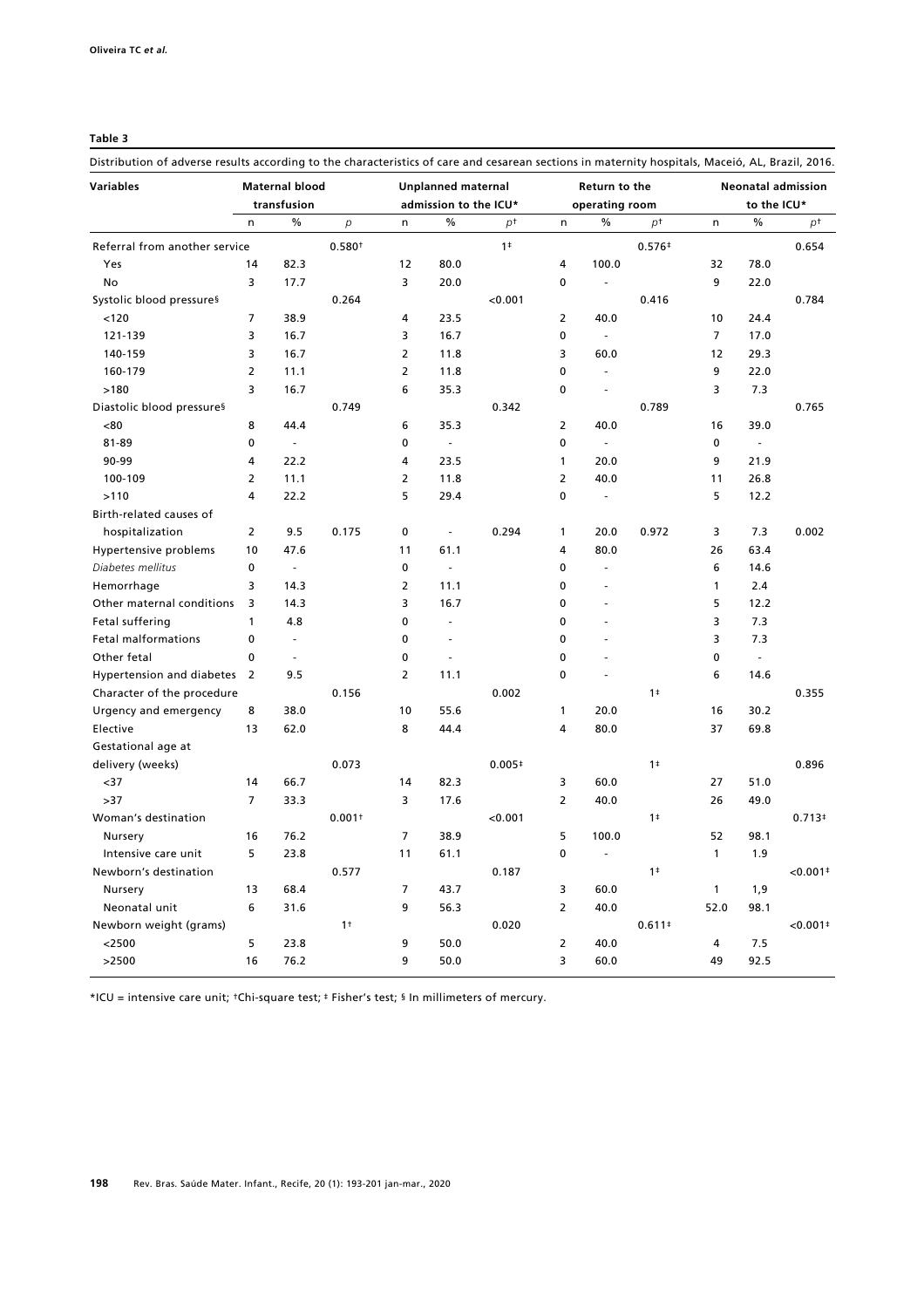that led to the return, which could be due to damage within care or specific needs associated with women's clinical conditions.18,19

Uterine rupture during labor, as an adverse result, is related to the speed, effectiveness and safety of care for women; despite being infrequent, it is associated with high morbidity and mortality, in addition to causing permanent damage to the woman's reproductive life.21-24 In the medical records analyzed, uterine rupture was present in 0.4% of the sample, which represented 2 % of adverse results found, an indicator similar to that reported by other authors24 and acting as a key indicator of poorly conducted hemorrhagic complications.

The newborn's birth conditions may indicate flaws in the management of pregnancy and childbirth, and in the case of unfavorable outcomes, bring consequences for the child's growth and development. The admission to the ICU of full-term newborns weighing ≥2500g was the most frequent result (52.5%) and had a significant relationship with the mother's age group (19-34 years) and the work variable. This fact can be justified by the type of delivery analyzed and the characteristics of the clientele, with high-risk situations and demands of greater complexity, which may increase the risk of neonatal admission to the ICU.

Along with neonatal admission to the ICU, Apgar <7 in the fifth minute represents an indicator with greater predictive value compared to the presence of birth trauma in the newborn, which was associated with registration errors and identification difficulties in other studies,19 and particularly in this research, it was a result without any occurrence.

Damages in perinatal care cover several aspects: errors resulting from care; unnecessary and / or untimely interventions that compromise the evolution of childbirth and cause damage; omissions of proven effective conducts, which implies less favorable, negative or unexpected results for the clinical follow-up of pregnancy, childbirth and the puerperium.25 The use of sets of indicators to represent different aspects can provide surveillance of incidents, sentinel events and care results.

The index of adverse results in the sample was 21%, being 26.4 for every 1,000 deliveries-day, and the weighted score of 8.11 and 38.56 in relation to the severity index. Women of the young-adult age group (19-34 years), brown, without a partner, with paid activity and with less education had a higher occurrence of adverse results.

Blood pressure values at admission at normal

levels, presence of a companion, referral from another service, history of previous pregnancies and admission before term were related to the higher frequency of adverse results. Women who evolved to elective cesarean sections and who were referred to the infirmary after delivery also had a greater expression of adverse results.

Therefore, the most representative outcome indicators were neonatal admission to the ICU ≥37 weeks and / or ≥2500g, maternal blood transfusion and unplanned maternal admission to the ICU. The indicators that did not appear in the sample were maternal in-hospital death, neonatal in-hospital death >37 weeks and / or >2500g, birth trauma and 4th degree perineal laceration.

The limitations of the study were related to the fact that the research is retrospective documentary, due to the low quality of the records in medical records, which contributes to the omission of information and the absence of relevant data.

## **Authors' contribution**

Oliveira TC contributed to the design, data collection, writing and review of the article. Oliveira e Silva, Nagliate PC, Veríssimo RCSS, Sales MLH and Lucena TS performed the evaluation and review of the article. All authors approved the final version of the article.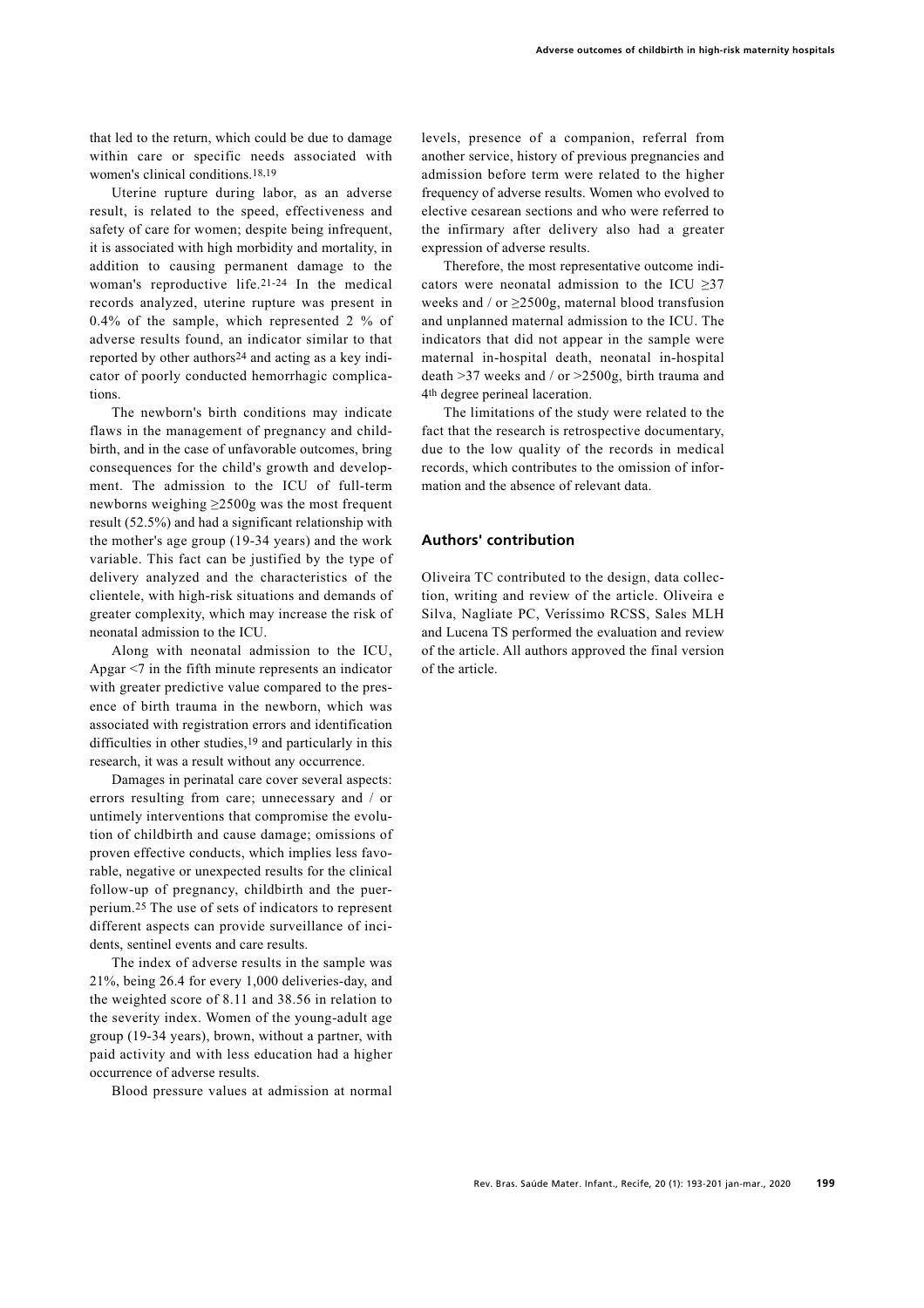#### **References**

- 1. Brasil. Ministério da Saúde. Sistema de Informações Hospitalares do SUS (SIH/SUS). Internações Hospitalares do SUS – por local de internação. [Internet]. 2016 [Cited15 Nov 2018]. Available from: http://tabnet.datasus.gov.br/cgi/ tabcgi.exe?sih/cnv/sxuf.def
- 2. Suárez-Cortés M, Armero-Barranco D, Canteras-Jordana M, Martínez-Roche ME. Use and influence of Delivery and Birth Plans in the humanizing delivery process. Rev Latino-Am Enferm. 2015; 23 (3): 520-6.
- 3. Draycott T, Sagar R, Hogg S. The role of insurers in maternity safety. Best Pract Res Clin Obstet Gynaecol. 2015; 29 (8): 1126-31.
- 4. Berg CJ, Callaghan WM, Syverson C, Henderson Z. Pregnancy-related mortality in the United States 1998–2005. Obstet Gynecol. 2010; 116 (6): 1302-9.
- 5. Forster AJ, Fung I, Caughey S, Oppenheimer L, Beach C, Shojania KG, Van Walraven C. Adverse events detected by clinical surveillance on an obstetric service. Obstet Gynecol. 2006; 108 (5): 1073-83.
- 6. Maia CS, Freitas DRC, Gallo LG, Araújo WN. Registry of adverse events related to health care that results in deaths in Brazil, 2014-2016. Epidemiol. Serv Saúde. 2018; 27 (2): e2017320.
- 7. Aitken Z, Garrett CC, Hewitt B, Keogh L, Hocking JS, Kavanagh AM. The maternal health outcomes of paid maternity leave: a systematic review. Soc Sci Med. 2015; 130: 32-41.
- 8. Kassebaum NJ, Bertozzi-Vila A, Coggeshall MS, Shackelford KA, Steiner C, Heuton KR, González-Medina D, Barber R, Huynh C, Dicker D, Templin T, Wolock TM, Ozgoren AA, Abdalá F, Abera SF Abubakar I, Achoki T, Adelekan A, Ademi Z, Adou AK, Adsuar JC, Agardh EE, Akena D, Alasfoor D, Alemu ZA, Alfonso-Cristancho R, Alhabib S, Ali R, Al Kahbouri MJ, Alla F, Allen PJ, AlMazroaMa, AlsharifU, AlvarezE, Alvis-GuzmánN, AmankwaaAA, AmareA, AminiH, AmmarW, AntonioA, AnwariP, ArnlövJ, ArsenijevicSV, ArtamanA, AsadMM, AsgharRJ, Assadi R, Atkins LS, Badawi A, Balakrishnan K, Basu A, S Basu, Beardsley J, Bedi N, Bekele T, Sino ML, Bernabe E, Beyene TJ, Bhutta Z, Bin Abdulhak A, Blore JD, Basara BB, Bose D , Breitborde N, Cárdenas R, Castañeda-Orjuela CA, Castro RE, F-Catalá-López, Cavlin A, Chang JC, Che X, CA Christophi, Chugh SS, Cirillo M,Colquhoun SM, Cooper LT, Cooper C, da Costa Leite I, Dandona L, Dandona R, Davis A, Dayama A, Degenhardt L, De Leo D, Pozo-Cruz B, Deribe K, Dessalegn M, deVeber GA, Dharmaratne SD , Dilmen U, EL Ding, Dorrington RE, TR Driscoll, Ermakov SP, Esteghamati A, EJ Faraon, Farzadfar F, Felício MM, Fereshtehnejad SM, de Lima GM, MH Forouzanfar, França EB, Gaffikin L, Gambashidze K, Gankpé FG, Garcia AC, Geleijnse JM, Gibney KB, Giroud M, Glaser EL, Goginashvili K, Gona P, González-Castell D, Goto A, Gouda HN, Gugnani HC, Gupta R, Gupta R, N Hafezi-Nejad, Hamadeh RR, Hammami M, Hankey GJ, Harb HL, Havmoeller R, Hay SI, PI IB, Hoek HW, Hosgood HD, Hoy DG, Husseini A, Idrisov BT, K Innos, Inoue M, Jacobsen KH, E Jahangir, Jee SH, Jensen PN, Jha V, Jiang G, Jonas JB, K Juel, Kabagambe EK, K Kan, Karam NE, Karch A, CK Karema,

Kaul A, Kawakami N,Kazanjan K, Kazi DS, Kemp AH, AP Keng, K Kereselidze, Khader YS, Khalifa SE, Khan EA, Khang YH, L Knibbs, Kokubo Y, Kosen S, Defo BK, C Kulkarni, Kulkarni VS, Kumar GA, Kumar K. R, Kumar RB, Kwan G, Lai T, Lalloo R, Lam H, Lansingh V, Larsson A, Lee JT, Leigh J, Leinsalu M, Leung R, Li X, Li Y, Li Y, Liang J, Liang X, Lim SS, Lin HH, Lipshultz SE, Liu S, Ll Liu, Lloyd BK, Londres SJ, Lotufo PA, Ma J, Ma S, VM Machado, NK Mainoo, Majdan M, CC Mapoma, Marcenes W, MB Marzan, Mason-Jones AJ, Mehndiratta MM, Mejia-Rodriguez F, MZ Memd ZA, Mendoza W, TR Miller, EJ, Mokdad AH, Mola GL, L Monaster, da Cruz Monis J, J Hernandez, Moore AR, Moradi-Lago M, Mori R Muhammad U, M Nakaedara, Naheo KS, Nand D, Nangia V, Nash D, Nejjari C, Nelson RG, Neupane SP, Newton CR, Ng M, Nieuwenhuijsen MJ, Nisar MI, Nolte S, Norheim OF, Nyakarahuka EU,Oh IH, Ohkubo T, Olusanya BO, Omer SB, Opio JN, Orisakwe OE, JD Pandian, Papachristou C, Park JH, AJ Caicedo, SB Patten, Paul VK, BI Pavlin, Pearce N, DM Pereira, Pesudovs K, Petzold M Po, Poenaru D, Polanczyk GV, Policial S, Papa D, Pourmalek F, Qato D, Quistberg DA, Rafay A, K Rahimi, Rahimi-Movaghar V, Rahman S, Raju M, Rana SM, Refaat A, Ronfani L, Roy N, Pimienta TG, MA Sahraian, Salomon JA, Sampson U, Santos IS, Sawhney M, F Sayinzoga, Schneider IJ, Schumacher A, Schwebel DC, Seedat S, SG Sepanlou, Servan-Mori EE, Shakh-Nazaria M, Sheikhbahaei S Shibuya K, Shin HH, Shiue eu, Sigfusdottir ID, SILberberg DH, AP Silva, Singh JA, Skirbekk V, K Sliwa, SS Soshnikov, Sposato LA, Sreeramareddy CT, K Stroumpoulis, Sturua L, BL Sykes, Tabb KM, Talongwa RT, Tan F, Teixeira CM, Tenkorang EY, Terkawi AS, Thorne-LYman AL, Tirschwell DL, Towbin JA,Tran BX, Tsilimbaris M, Uchendu EUA, Ukwaja KN, Undurraga EA, Uzun SB, Vallely AJ, van Gool CH, Vasankari TJ, MS Vavilala, N Venketasubramanian, Villalpando S, FS violento, Vlassov VV, T Vos, Waller S, Wang H, Wang L, X Wang, Wang Y, Weichenthal S, Weiderpass E, R Weintraub, Westerman R, Wilkinson JD, SM Woldeyohannes, Wong JQ, Y Wordofa, Xu G, Yang YC, Y Yano, Yentur GK, Yip P, Yonemoto N, Yoon SJ, Younis MZ, Yu C, Jin KY, El Sayed Zaki M, Zhao Y, Zheng Y, Zhou M, Zhu J, Zou XN, Lopez AD, M Naghavi, Murray CJ, Lozano R.Wordofa M, Xu G, Yang YC, Yano Y, Yentur GK, Yip P, Yonemoto N, Yoon SJ, Younis MZ, Yu C, Jin KY, El Sayed Zaki M, Y Zhao, Zheng Y, Zhou M, Zhu J, Zou XN, Lopez AD, M Naghavi, Murray CJ, Lozano R.Wordofa M, Xu G, Yang YC, Yano Y, Yentur GK, Yip P, Yonemoto N, Yoon SJ, Younis MZ, Yu C, Jin KY, El Sayed Zaki M, Y Zhao, Zheng Y, Zhou M, Zhu J, Zou XN, Lopez AD, M Naghavi, Murray CJ, Lozano R. Global, regional, and national levels and causes of maternal mortality during 1990–2013: a systematic analysis for the global burden of disease study 2013. Lancet. 2014; 384: 980-1004.

- 9. Donabedian A. The quality of care. How can it be assessed? JAMA. 1988; 260 (12): 1743-8.
- 10. Lindsay P. Maternity support workers and safety in maternity care in England. Pract midwife. 2014 [cited Jan 5, 2018]; 17 (10): 20-2.